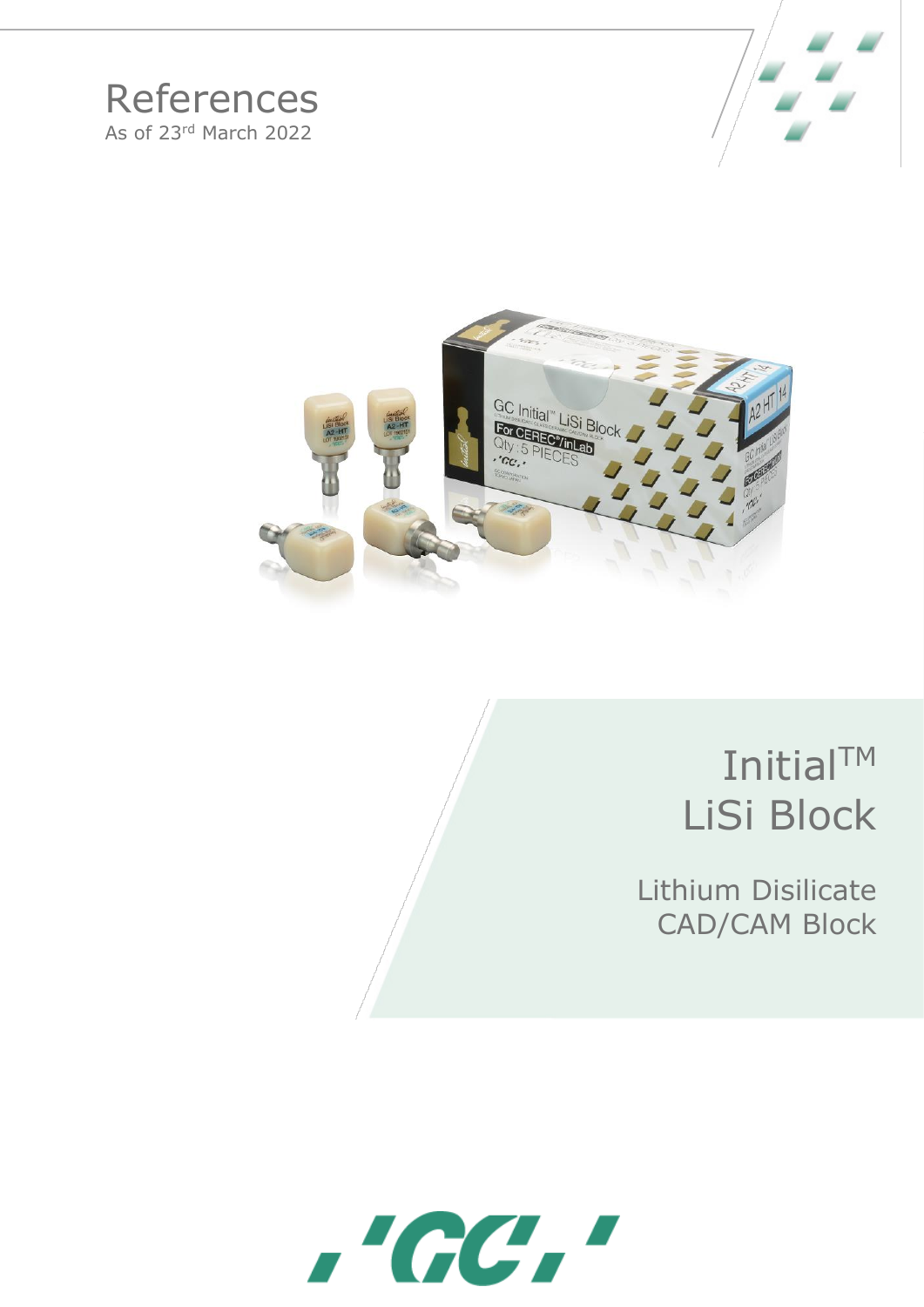### InitialTM LiSi Block Lithium Disilicate CAD/CAM Block

#### **Mechanical and Physical properties**

- 1. **Chemical durability of CAD/CAM glass-ceramic blocks**. Hoshino T, Matsudate Y, Sasaki K. 2019. 97th General Session & Exhibition of the IADR. 0100. [Chemical durability of CAD/CAM glass-ceramic blocks IADR Abstract](https://iadr.abstractarchives.com/abstract/19iags-3168964/chemical-durability-of-cadcam-glass-ceramic-blocks)  [Archives](https://iadr.abstractarchives.com/abstract/19iags-3168964/chemical-durability-of-cadcam-glass-ceramic-blocks)
- 2. **Microstructure of new lithium-disilicate CAD/CAM block**. Miyake T, Kato K, Akiyama S, Azuma T, Yamamoto K, Kojima K, Nagaoka K, Shiraki K, Fujimoto A, Sato T, Kumagai T. 2019. Dental Materials. 35(Suppl 1):e25.
- 3. **Mechanical properties and microstructure of novel Lithium disilicate glass ceramic block for CAD/CAM**. Nagaoka K, Kato K, Akiyama S, Kojima K, Miyake T, Azuma T, Shiraki K, Yamamoto K, Kumagai T. 2019. ICP and EPA Joint Meeting.
- 4. **In vitro Surface Roughness of Novel Lithium Silicate CAD/CAM Material**. Valcanaia A, Neiva G. 2020. 98th General Session & Exhibition of the IADR. 1827. [In vitro Surface Roughness of Novel Lithium Silicate](https://iadr.abstractarchives.com/abstract/20iags-3324513/in-vitro-surface-roughness-of-novel-lithium-silicate-cadcam-material)  [CAD/CAM Material IADR Abstract Archives](https://iadr.abstractarchives.com/abstract/20iags-3324513/in-vitro-surface-roughness-of-novel-lithium-silicate-cadcam-material)
- 5. **Bonding durability of adhesive resin cement to lithium silicate glass ceramic block for CAD/CAM**. Akiyama S, Fusejima F. 2020. The 153rd Meeting of the Japanese Society of Conservative Dentistry. P19. (available only in Japanese)
- 6. **Fracture-behavior of CAD/CAM ceramic crowns before and after cyclic fatigue aging**. Garoushi S, Säilynoja E, Vallittu PK, Lassila L. 2021. Int J Prosthodont. In press. DOI: 10.11607/ijp.7207
- 7. **Evaluation of shear bond strength of glass-ceramic CAD-CAM materials.** Vombraut T, D'haese R, Sabrosa E, Geber K, Vandeweghe S. 2021. CED-IADR/NOF Oral Health Research Congress. J Dent Res 100 (Spec Iss B):abstract number 0203. <https://ced-iadr2021.com/abstract-book/> p.99.
- 8. **Evaluation of Acid Resistance for Novel Lithium Disilicate Glass-Ceramic Block.** Azuma T, Shigenori A, Fusejima F. 2021. CED-IADR/NOF Oral Health Research Congress. J Dent Res 100 (Spec Iss B): abstract number 0233. https://ced-iadr2021.com/abstract-book/ p.108.
- 9. **Shear bond strengths of two newly marketed self-adhesive resin cements to different substrates: A light and scanning electron microscopy evaluation.** Atalay C, Vural U, Miletic I, Gurgan S. 2021. Microsc Res Tech. 2021;1–9. <https://doi.org/10.1002/jemt.24031>
- 10. **CAD/CAM fabricated prosthetic accuracies of Lithium Disilicate Glass Ceramic Block.** Yamamoto K, Hokii Y, Fusejima F. 2021. ADM 2021 Virtual Meeting.

#### **Marginal quality**

1. **Edge-Stability of the Novel Lithium Disilicate Glass-Ceramic Block for CAD/CAM**. Akiyama S, Kumagai T, Kojima K, Miyake T, Azuma T, Nakaoka K, Shiraki K, Fujimoto A, Yamamoto K, Kato K. 2019. CED-IADR/NOF Oral Health Research Congress. 0097. [Edge-Stability of the Novel Lithium](https://iadr.abstractarchives.com/abstract/ced-iadr2019-3223282/edge-stability-of-the-novel-lithium-disilicate-glass-ceramic-block-for-cadcam)  [Disilicate Glass-Ceramic Block for CAD/CAM IADR Abstract Archives](https://iadr.abstractarchives.com/abstract/ced-iadr2019-3223282/edge-stability-of-the-novel-lithium-disilicate-glass-ceramic-block-for-cadcam)

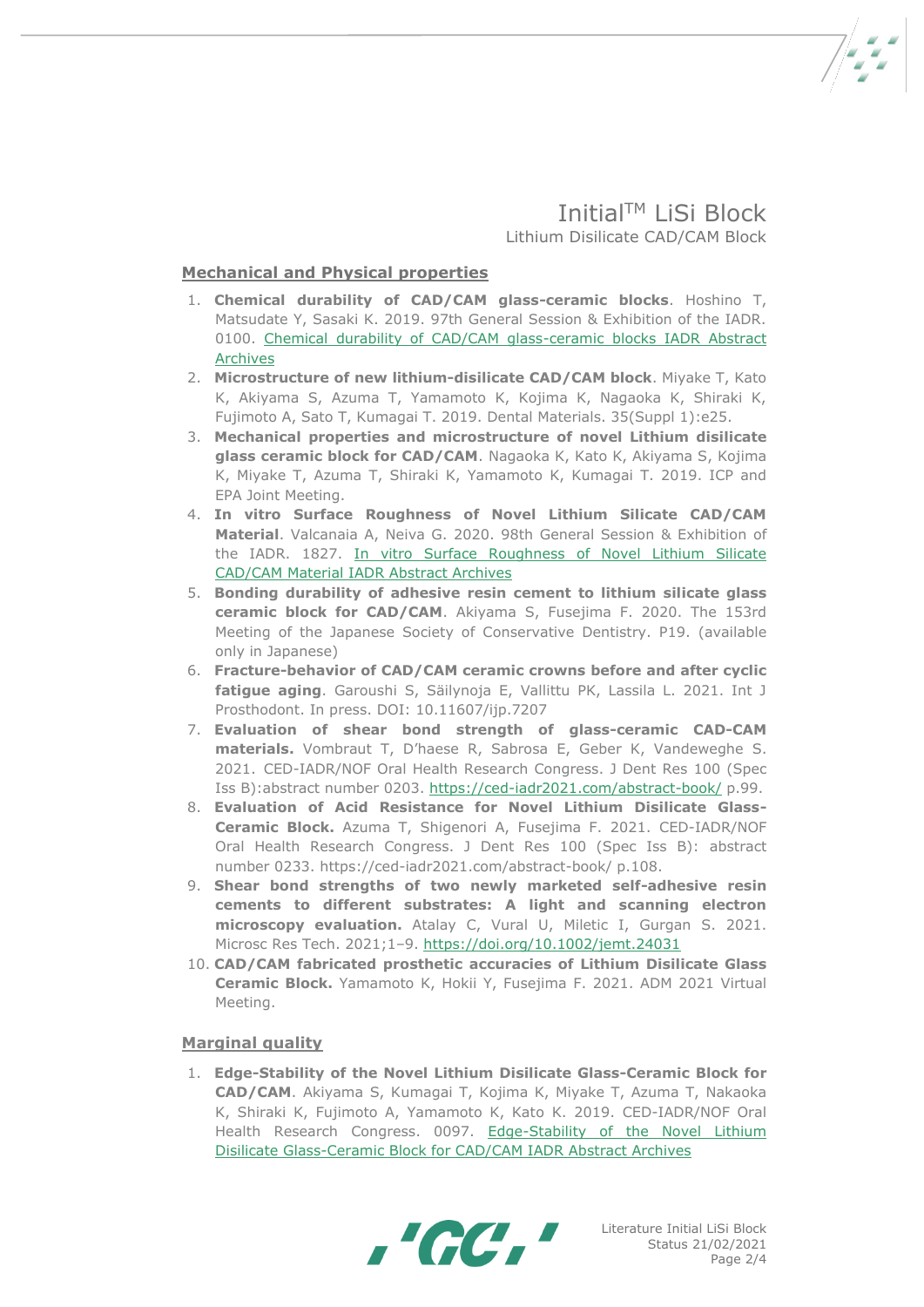- 2. **Marginal fit of lithium disilicate glass ceramic blocks for CAD/CAM**. Kojima K, Kumagai T. 2020. The Journal of the Japan Academy of Digital Dentistry. 10(1):59. (available only in Japanese)
- 3. **Edge Chipping Resistance of Glass Ceramic Block for CAD/CAM**. Kato K, Kumagai T, Akiyama, Kojima K, Miyake T, Azuma T, Nagaoka K, Shiraki K, Fujimoto A, Yamamoto K. 2020. 98th General Session & Exhibition of the IADR. 0083. [Edge Chipping Resistance of Glass](https://iadr.abstractarchives.com/abstract/20iags-3315704/edge-chipping-resistance-of-glass-ceramic-block-for-cadcam) Ceramic Block for CAD/CAM [IADR Abstract Archives](https://iadr.abstractarchives.com/abstract/20iags-3315704/edge-chipping-resistance-of-glass-ceramic-block-for-cadcam)
- 4. **Edge Chipping Resistance of CAD/CAM Glass Ceramic Block.** Akiyama S, Azuma T, Kariya S, Fusejima F. 2021. 99th General Session & Exhibition of the IADR. 0536. [Edge Chipping Resistance of CAD/CAM Glass Ceramic Block](https://iadr.abstractarchives.com/abstract/21iags-3570053/edge-chipping-resistance-of-cadcam-glass-ceramic-block)  [IADR Abstract Archives](https://iadr.abstractarchives.com/abstract/21iags-3570053/edge-chipping-resistance-of-cadcam-glass-ceramic-block)
- 5. **Influence of Crystallization Firing on the Fit of Lithium Silicate Inlays.**  Niizuma Y, Kobayashi M, Sugai R, Mizukami H, Manabe A. 2021. 99th General Session & Exhibition of the IADR. 1578. [Influence of Crystallization Firing on](https://iadr.abstractarchives.com/abstract/21iags-3564948/influence-of-crystallization-firing-on-fit-of-lithium-silicate-inlays)  [Fit of Lithium Silicate Inlays IADR Abstract Archives](https://iadr.abstractarchives.com/abstract/21iags-3564948/influence-of-crystallization-firing-on-fit-of-lithium-silicate-inlays)
- 6. **Fitting evaluation of the novel machinable lithium disilicate glass ceramics before and after thermal treatment**. Nagaoka K, Yamamoto K, Azuma T, Kojima K, Kariya S, Fusejima F, Kumagai T. 2021. he Journal of the Japan Academy of Digital Dentistry. 11(1):53. (available only in Japanese)
- 7. **The internal fitness of crowns using lithium disilicate glass ceramics without heat treatment.** Oishi Y, Nozaki K, Shin C, Oishi S, Nemoto R, Miura H. 2021. Ann Jpn Prosthodont Soc. 13. 130th Special Issue: 173. (available only in Japanese)
- 8. **Fitting evaluation after heat treatment of lithium disilicate glassceramic block for CAD/CAM.** 2021. Murata Y, Yamamoto K, Nagaoka K, Azuma T, Kojima K, Akiyama S, Fusejima F. ICP 2021 Virtual Meeting.

#### **Wear resistance**

- 1. **Wear properties of lithium silicate glass ceramic block for CAD/CAM**. Kojima K, Kumagai T, Kato K, Akiyama S, Miyake T, Azuma T, Nagaoka K, Shiraki K, Yamamoto K, Sato T. 2019. 97th General Session & Exhibition of the IADR. 1259. [Wear properties of lithium silicate glass ceramic block for](https://iadr.abstractarchives.com/abstract/19iags-3178759/wear-properties-of-lithium-silicate-glass-ceramic-block-for-cadcam)  [CAD/CAM IADR Abstract Archives](https://iadr.abstractarchives.com/abstract/19iags-3178759/wear-properties-of-lithium-silicate-glass-ceramic-block-for-cadcam)
- 2. **Wear resistance of novel machinable lithium disilicate glass-ceramics**. Azuma T, Kato K, Akiyama S, Kojima K, Miyake T, Shiraki K, Nagaoka K, Fujimoto A, Yamamoto K, Kumagai T. 2019. 4th Meeting of the IADR Asia Pacific Region.
- 3. **Wear resistance of CAD/CAM glass ceramic blocks**. Hoshino T, Matsudate Y, Sasaki K. 2020. 98th General Session & Exhibition of the IADR. 1823. [Wear resistance of CAD/CAM glass ceramic blocks IADR Abstract](https://iadr.abstractarchives.com/abstract/20iags-3294486/wear-resistance-of-cadcam-glass-ceramic-blocks)  [Archives](https://iadr.abstractarchives.com/abstract/20iags-3294486/wear-resistance-of-cadcam-glass-ceramic-blocks)

#### **Clinical study**

1. **A randomized controlled clinical trial on press and block lithium disilicate partial crowns: a pilot study**. Ferrari Cagidiaco E, Keeling A,